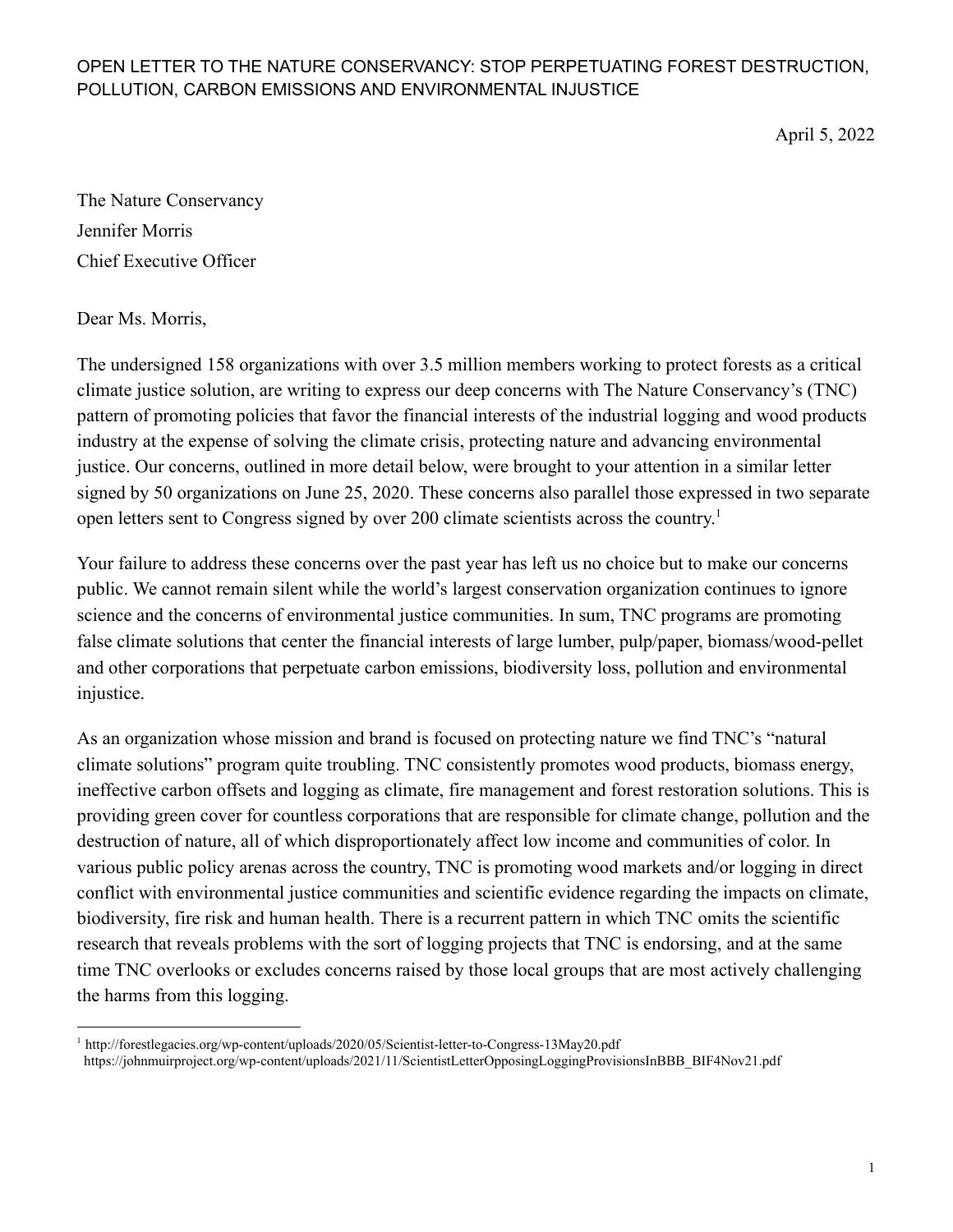April 5, 2022

For example, a recent scientific analysis documents that logging is the single largest driver of carbon emissions from US forests, six times greater than from fires, land-use change, insects, drought, and wind damage combined.<sup>2</sup> TNC consistently omits this fact in relevant communications and has refused to publicly acknowledge it. Equally concerning, TNC has refused to publicly acknowledge the well-documented disproportionate health impacts associated with the pollution emitted from the manufacturing of wood pellets and other wood products on environmental justice communities. Given TNC's power and influence as a \$1 billion/year nonprofit, your organization is effectively using large charitable contributions that should be spent on protecting nature to assist the forestry industry in blocking, ignoring and deflecting hard evidence and voices of concern detrimental to industry interests in a manner that is preventing vital progress on the climate, environmental justice and biodiversity crises we face.

At a time when we must be diligent and aggressive in our efforts to address the health impacts on communities of color overburdened with pollution, protect biodiversity and keep as much carbon - including from fossil fuels and logging -- out of the atmosphere as possible, promoting wood products, forest biomass energy, logging and ineffective carbon markets is dangerous and irresponsible. Yet, TNC remains engaged in a partnership with Bain & Company that promotes an increase in wood consumption and the establishment of commercial tree plantations as climate solutions.<sup>3</sup> As discussed above, hundreds of climate scientists and ecologists have concluded that we must reduce wood consumption to draw down atmospheric carbon and mitigate the climate crisis, and any increase in wood consumption equates to an increase in carbon emissions into the atmosphere.

There is ample evidence that corporations such as Drax and Enviva -- two of the largest corporate players in the biomass and wood pellet markets -- are harming forests and environmental justice communities across the South. Some 800 scientists globally have publicly expressed concerns that the production and burning of wood pellets to produce electricity will accelerate climate change and biodiversity loss.<sup>4</sup> TNC has refused to join scientists, climate and forest protection organizations, and environmental justice communities in publicly opposing biomass as a false climate solution. Instead, TNC chooses to align with the Forest Climate Working Group (FCWG) which includes Enviva and Drax. According to the FCWG website its members "have found common ground on forest-related solutions to climate change."<sup>5</sup> TNC's participation in this group amounts to a public endorsement of biomass.

<sup>2</sup> https://www.ncbi.nlm.nih.gov/pmc/articles/PMC5108824/

<sup>3</sup> https://socialimpactatbain.com/environment/environment-spotlight.html

<sup>4</sup> https://empowerplants.files.wordpress.com/2018/01/scientist-letter-on-eu-forest-biomass-796-signatories-as-of-january-16-2018.pdf

<sup>5</sup> https://forestclimateworkinggroup.org/about/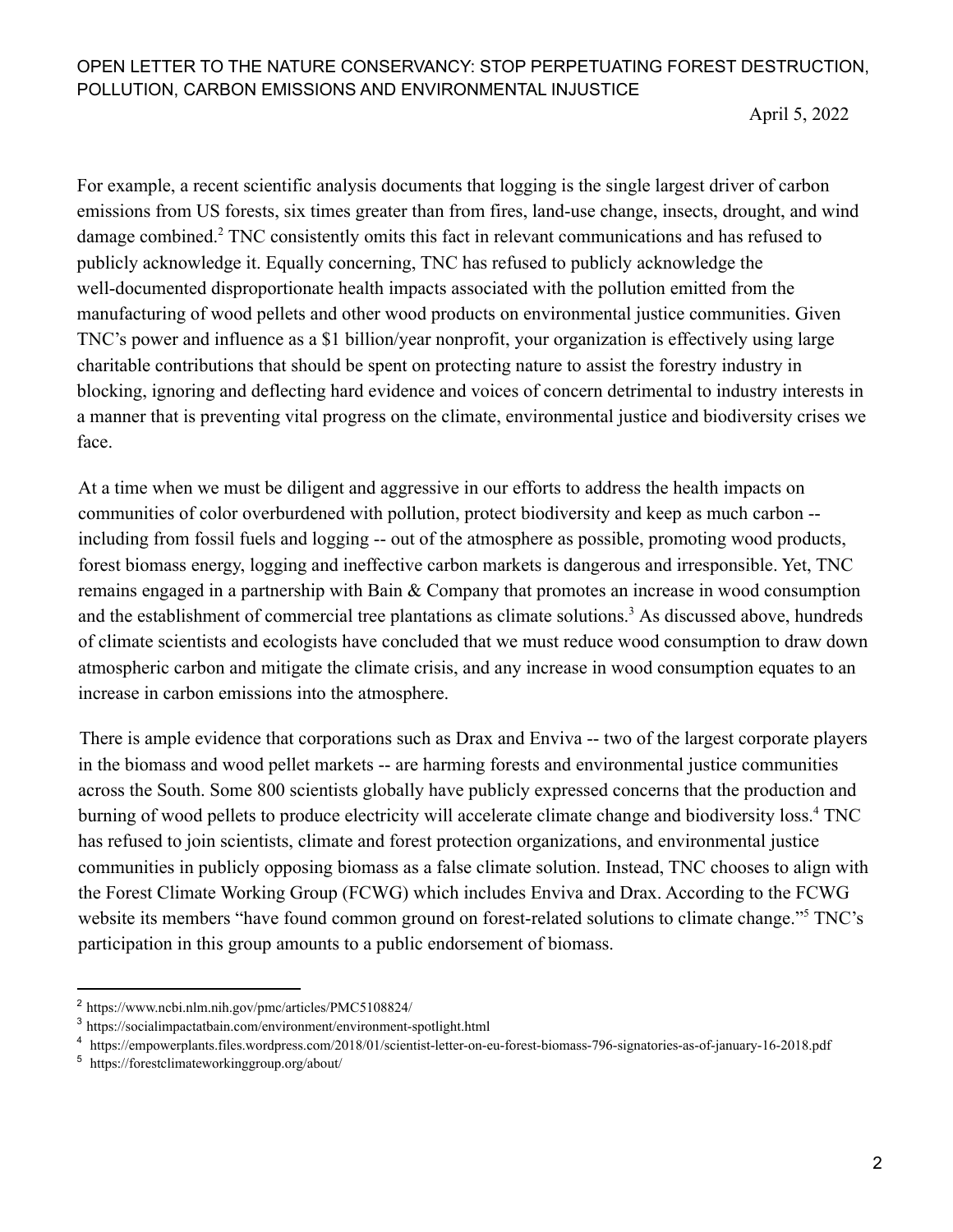April 5, 2022

Finally, for its own financial benefit, TNC continues to promote forest carbon markets that allow fossil fuel polluters to offset their emissions with sham forest conservation efforts when the science is clear that a rapid phase out of fossil fuels is necessary to protect human health and avoid climate chaos. There is also ample evidence that forest carbon offsets allow corporations to continue to pollute while failing to deliver actual carbon emission reductions. We are dismayed with the extent to which TNC is focused on promoting false solutions that work for corporations and large landowners at the expense of a safe climate, vibrant natural systems and healthy communities.

We urge you to take immediate steps to align TNC's programs with its vision "where the diversity of life" thrives, and people act to conserve nature for its own sake" including:

- 1. Publicly acknowledge the climate, biodiversity and environmental justice impacts associated with industrial logging and wood production and end the promotion of logging, wood consumption and the expansion of commercial tree plantations as a climate solution.
- 2. Eliminate all conflicts of interest with partners, investors as well as members of TNC's Board and Advisory Boards that have financial ties with, or who promote, large-scale extractive industries that exacerbate climate change, including specifically the Forest Climate Working Group and Bain & Company.
- 3. Reallocate resources and staff time to advance a massive scale up in strict protection for all primary and mature forests (including those recently burned, where fire creates ecologically vital "snag forest" habitat<sup>6</sup>) as well as vast acreages of currently degraded natural forests, such as across the coastal plain of the Southern US and numerous areas in the Northeastern US.
- 4. Stop promoting logging as a strategy for fuel reduction for managing wildfire and acknowledge the evidence<sup>7</sup> that logging is exacerbating climate change and often fire intensity, while harming ecosystems that local organizations have identified as priority for protection.
- 5. Advocate for a shift in societal behavior away from wasteful consumerism of wood-based products in order to allow nature and communities to recover from logging and pollution impacts.

<sup>6</sup> https://www.sciencedirect.com/book/9780128027493/the-ecological-importance-of-mixed-severity-fires

<sup>7</sup> https://www.sciencedirect.com/science/article/pii/S0006320722000520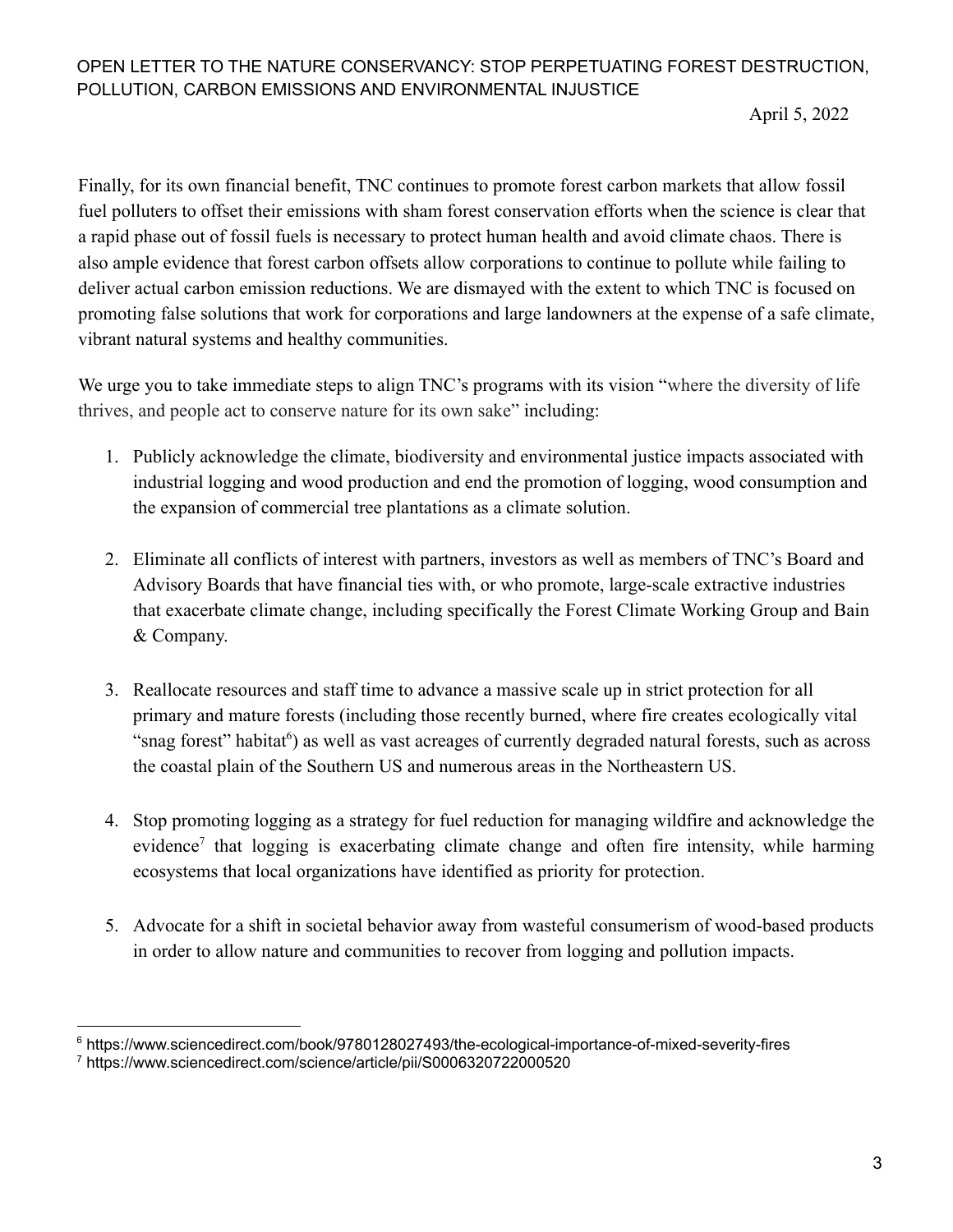April 5, 2022

- 6. Cease support for forest carbon offsets and all forms of forest biomass energy.
- 7. Publicly acknowledge the disproportionate impacts of the forestry industry on environmental justice communities, including from pollution and flooding. Align all policy positions with environmental justice principles and the needs of affected environmental justice communities in relation to community health, safety and resiliency considerations, including pollution caused by wood product facilities.

As organizations whose constituents rely on us as leaders in the fight to address the climate crisis, protect biodiversity and advance environmental justice, we feel compelled to publicly confront TNC with these issues since you have thus far refused to take action to address these concerns.

We sincerely hope that given the gravity of the challenges we face that you will take these concerns more seriously and avoid further risking TNC's brand and credibility as an organization that is supposed to be focused on protecting nature, not destroying it and harming environmental justice communities in the process.

Sincerely,

350 Seattle

A Community Voice - Louisiana

Adopt-A-House/American Venice Civic Association

Advocates for Forest Carbon

Ahora Inc.

Alabama Interfaith Power and Light

Alaska Rainforest Defenders

Alliance for the Wild Rockies

Amis de l'Afrique Francophone- Bénin (AMAF-BENIN)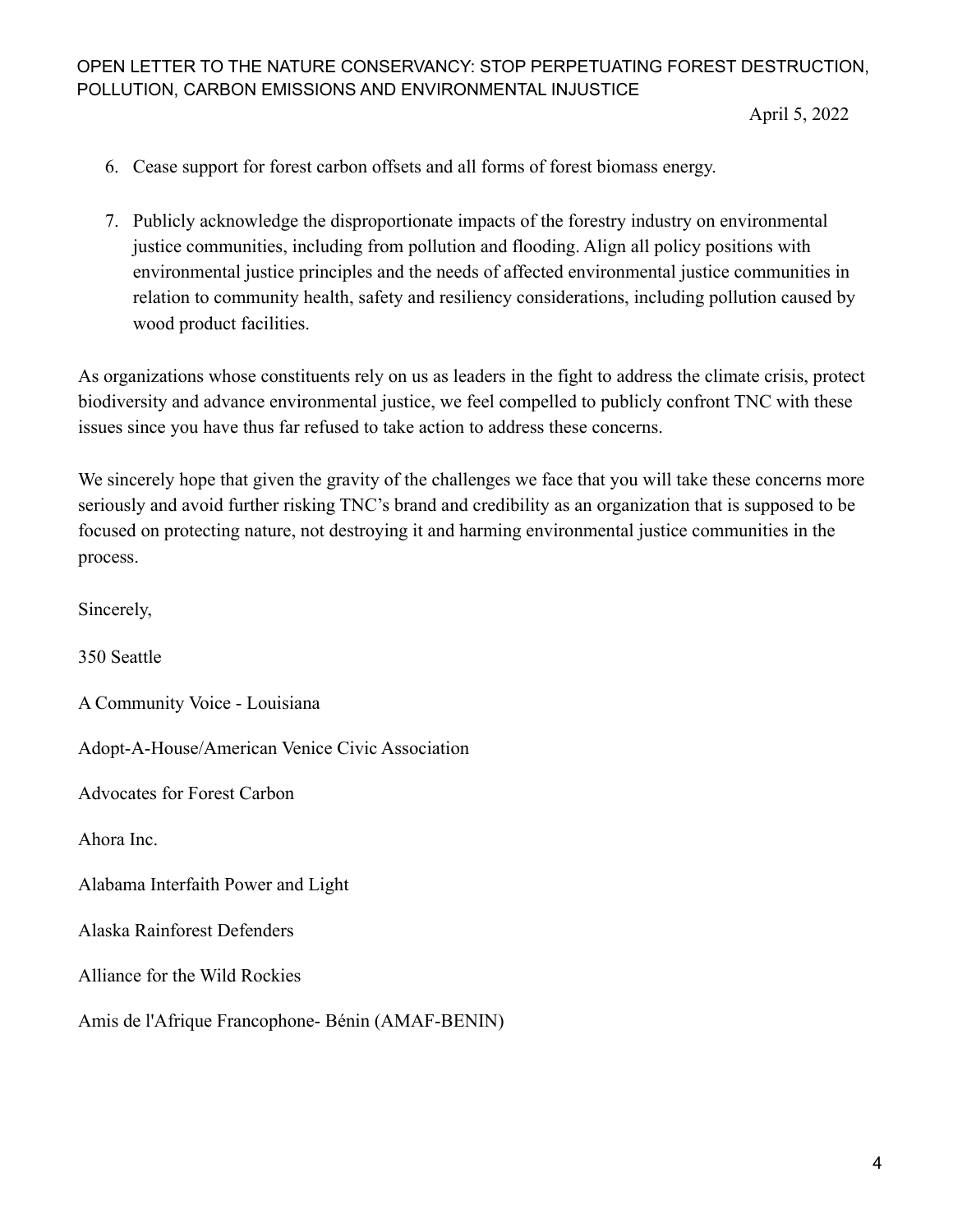April 5, 2022

| <b>Anthropocene Alliance</b> |  |
|------------------------------|--|
|------------------------------|--|

Applegate Neighborhood Network

Arm in Arm

Athens County's Future Action Network, acfan.org

Bark

Battle Creek Alliance

Bay Area - System Change not Climate Change

Bellingen Environment Centre

Biofuelwatch

Biomass Action Group

Black Christian Leadership Coalition

Black Hills Clean Water Alliance

Blue Mountains Biodiversity Project

Botanigrafika

California Chaparral Institute

Center for Sustainable Engagement and Development

Cherokee Concerned Citizens

Christians Caring for Creation

Christians For The Mountains

Citizens Committee for Flood Relief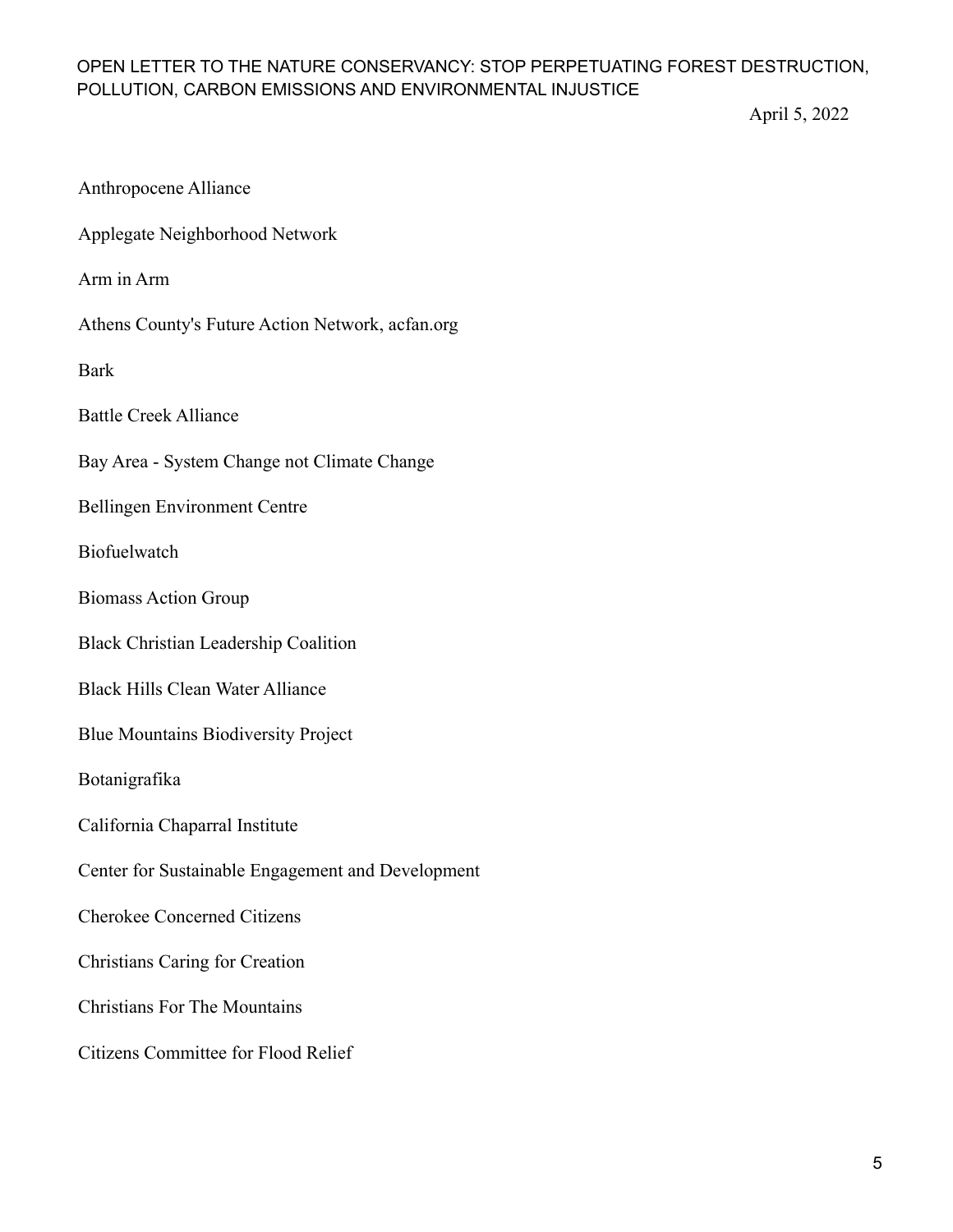April 5, 2022

Clackamas County Climate Activists (CCAC)

Climate Hawks Vote

Climate Justice Alliance

Climate Reality Project - Charlotte

Coal River Mountain Watch

Coalition for Wetlands and Forests (CWF)

Coastal Plain Conservation Group

Colectivo VientoSur

Collective Medicine

Concerned Citizens of Cook County

Concerned Citizens of Franklin County

Concerned Citizens of Northampton County

Conservation Congress

Dogwood Alliance

Earth Action, Inc.

Eco Advocates NW

**EcoEquity** 

EEECHO

Elders Climate Action

Empower Our Future - Colorado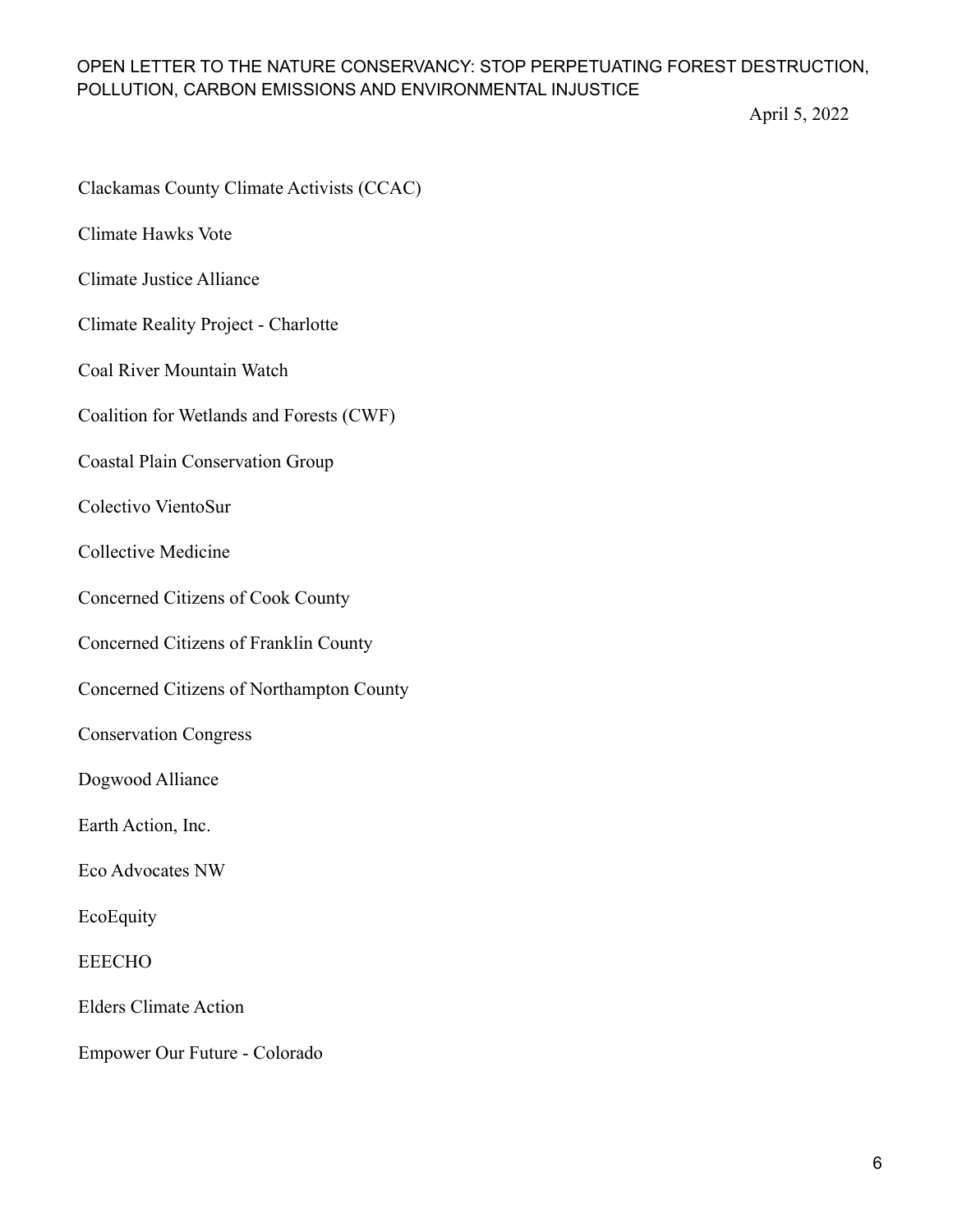April 5, 2022

### Environment East Gippsland

Environment Now

Environmental Protection Information Center - EPIC

FERN

For Kids & Nature

Forest Web

FreshWater Accountability Project

#### Fresnans Against Fracking

Friends of Mohawk Trail State Forest

Friends of the Bitterroot

Friends of the Clearwater

Friends of the Earth

Fund for Democratic Communities

Fund for Wild Nature

Gallatin Wildlife Association

Gallatin Yellowstone Wilderness Alliance

GASP (Greater-Birmingham Alliance to Stop Pollution)

Global Justice Ecology Project

Grassroots International

Grazing Reform Project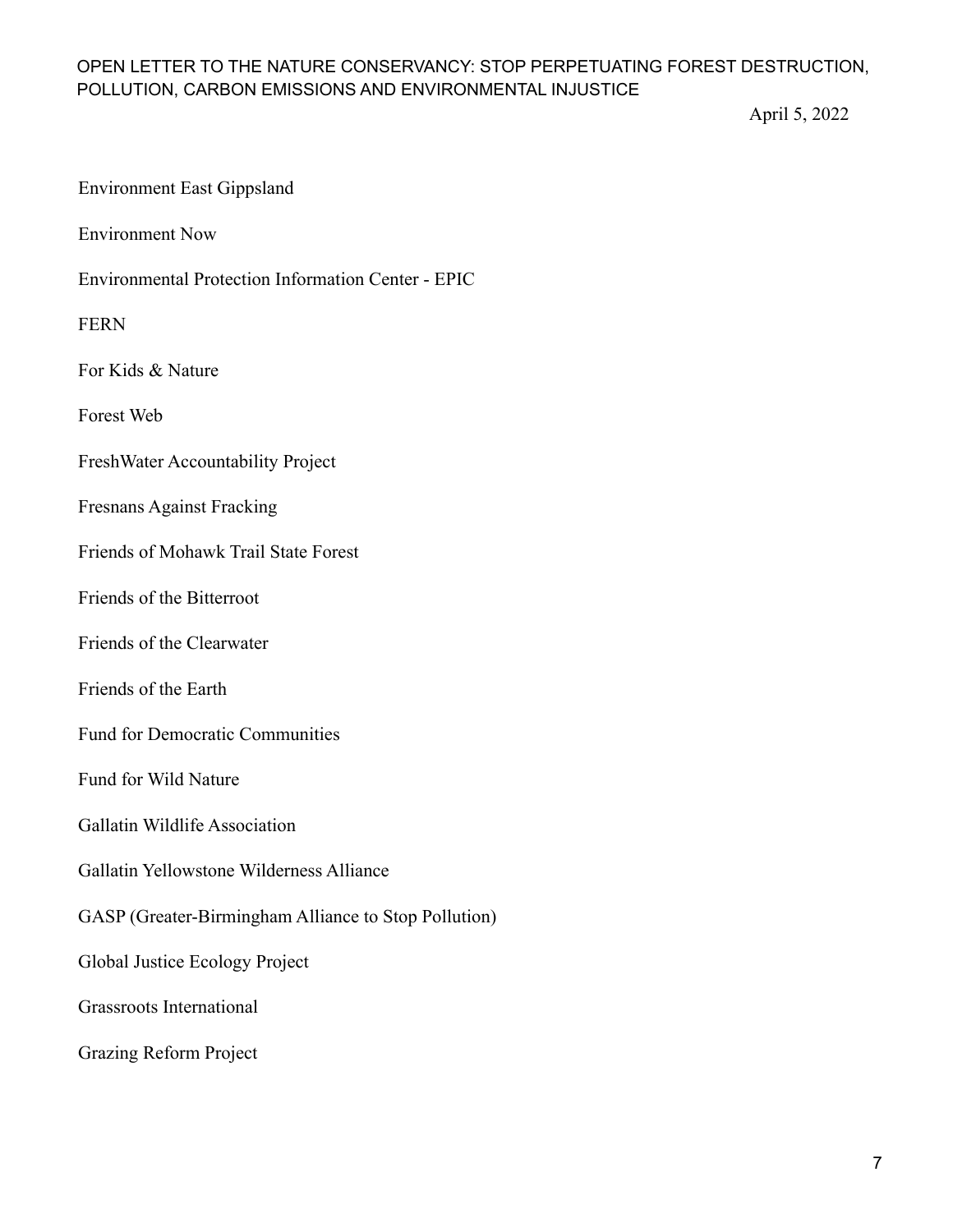April 5, 2022

| Great Old Broads for Wilderness - Central Oregon     |
|------------------------------------------------------|
| <b>Green Root Podcast</b>                            |
| Greenaction for Health and Environmental Justice     |
| Greenpeace US                                        |
| Heartwood                                            |
| Hometown Action                                      |
| Idle No More SF Bay/Indigenous Women of the Americas |
| <b>IdleNo More SF Bay</b>                            |
| Indigenous Environmental Network                     |
| Institute for Policy Studies Climate Program         |
| Interfaith Climate Action Network of Contra Costa    |
| John Muir Project of Earth Island Institute          |
| <b>Justice First Coalition</b>                       |
| Kingdom Living Temple                                |
| Klamath Forest Alliance                              |
| Lakelands Citizens for Clean Air, Inc                |
| Landelijk Netwerk Bossen- en Bomenbescherming        |
| Last Tree Laws                                       |
| LEAD Agency, Inc.                                    |
| Los Padres ForestWatch                               |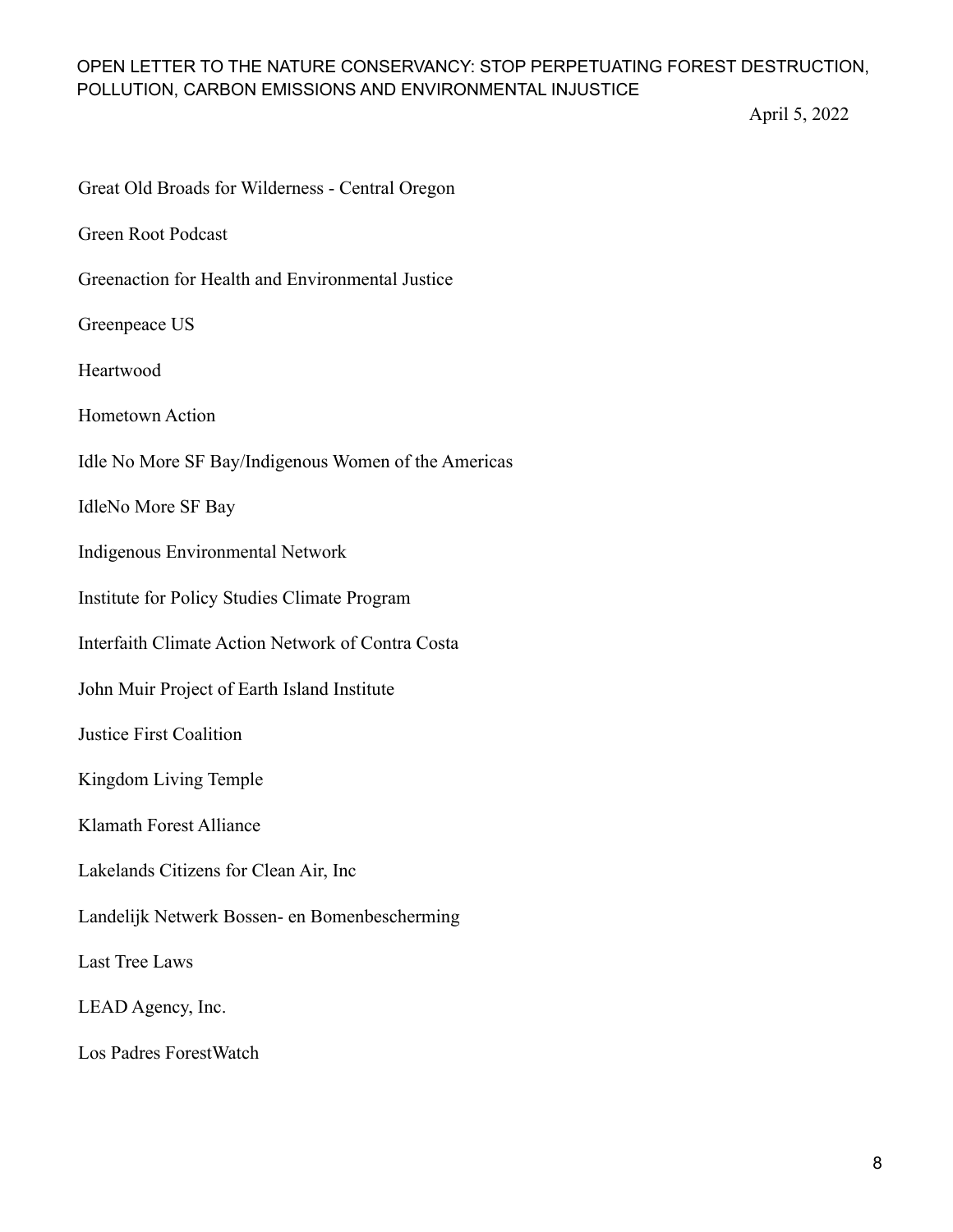April 5, 2022

- Mason County Climate Justice
- Massachusetts Forest Watch
- Michigan Interfaith Power & Light
- Movement Rights
- MS Communities United for Prosperity
- NAACP Mecklenburg Chapter
- National Coalition on Creation Care
- Natural Resources Law
- NC Climate Justice Collective
- NC WARN
- New Alpha CDC
- New Jersey Forest Watch
- Nicaragua Center for Community Action
- Nuclear Information and Resource Service
- Olympic Climate Action
- Oregon Physicians for Social Responsibility
- Organized Uplifting Resources & Strategies
- Partnership for Policy Integrity
- PeaceHost.net
- Pee Dee Indian Tribe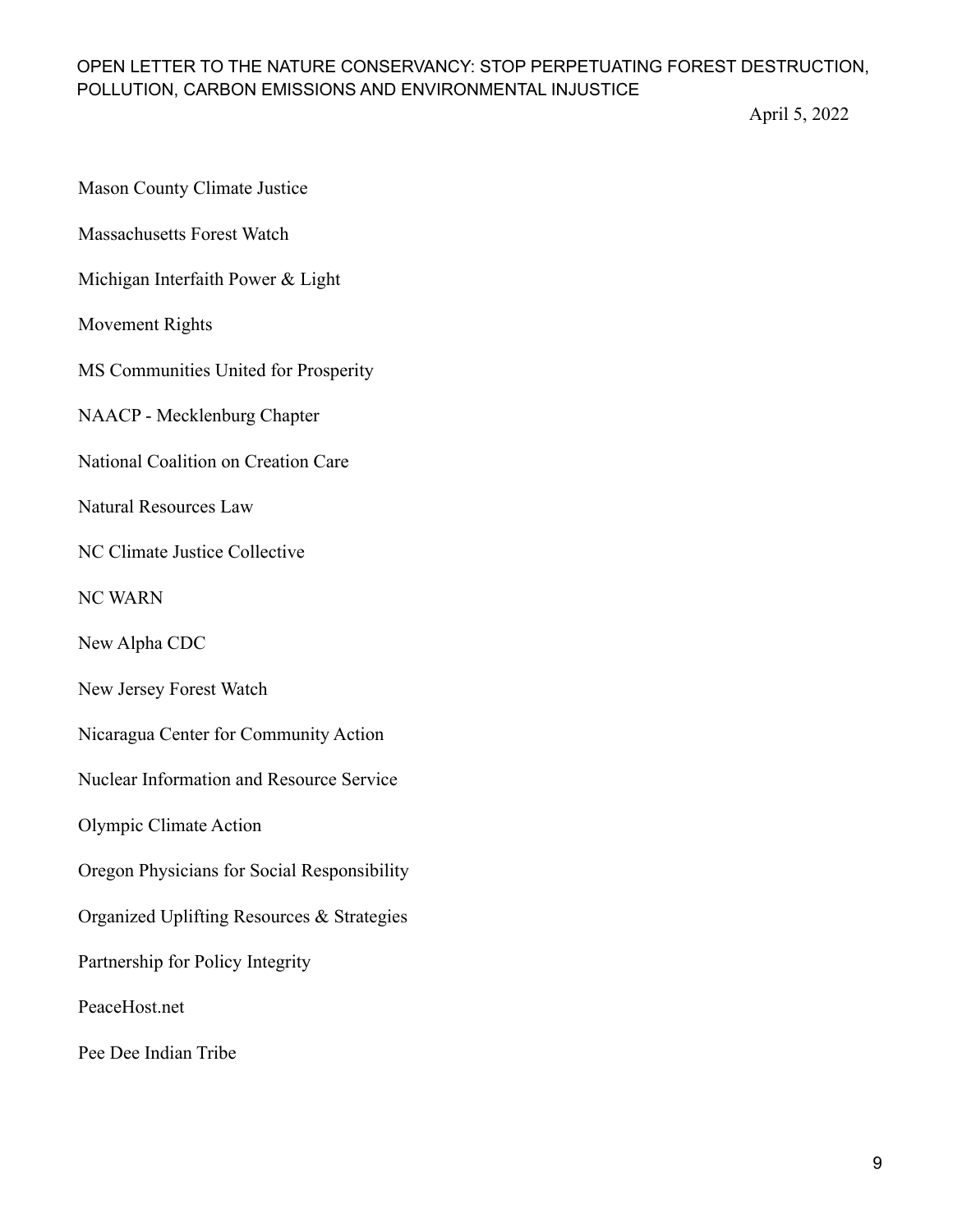April 5, 2022

|  | People for Community Recovery |  |
|--|-------------------------------|--|
|--|-------------------------------|--|

People's Justice Council

Pivot Point

Public Lands Media

Rachel Carson Council

Rainforest Action Network

Red de Acción por los Derechos Ambientales

Renewal of Life Trust

RESTORE: The North Woods

Richwood Advisory Council

Sacred America

Santa Fe Forest Coalition

Save Massachusetts Forests

Save Our Sky Blue Waters

Save our Soundside

Saving Island Green Wildlife & Beyond

SC Environmental Justice Network

SC State University Environmental Action Club

Sequoia ForestKeeper®

Somos Semillas Antillanas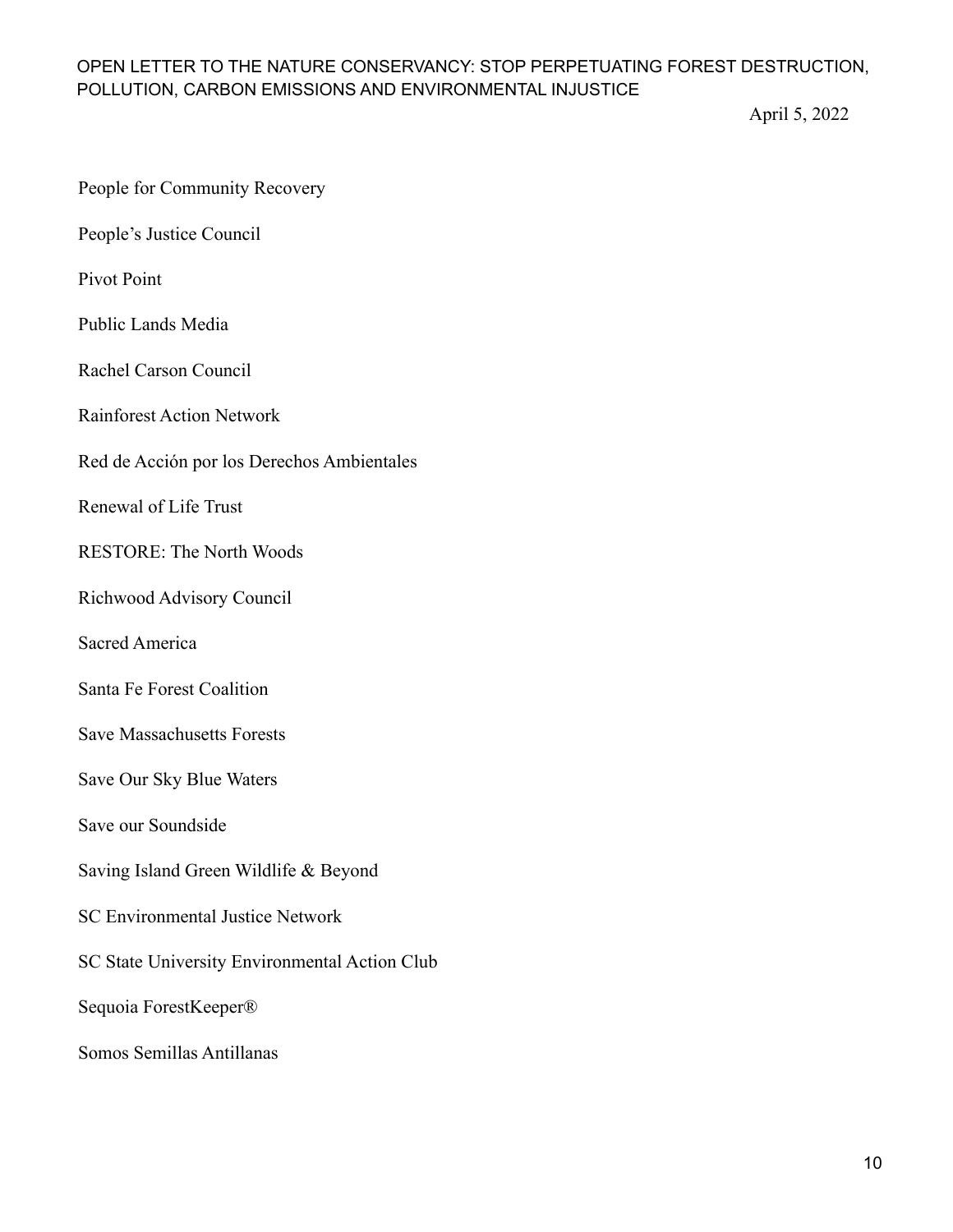April 5, 2022

Stand.earth

Sunflower Alliance

Sunrise Movement

Sunrise PDX

Swan View Coalition

Tennessee Heartwood

The Clinch Coalition

The Enviro Show

The Forest Advocate

The Vocal Seniority

U2U

UnKoch My Campus

VientoSur

Wasteful Unreasonable Use

Water Justice and Gender

Wendell State Forest Alliance

West Berkeley Alliance for Clean Air and Safe Jobs

West Street Recovery/Northeast Action Collective

Whitney M Slater Foundation